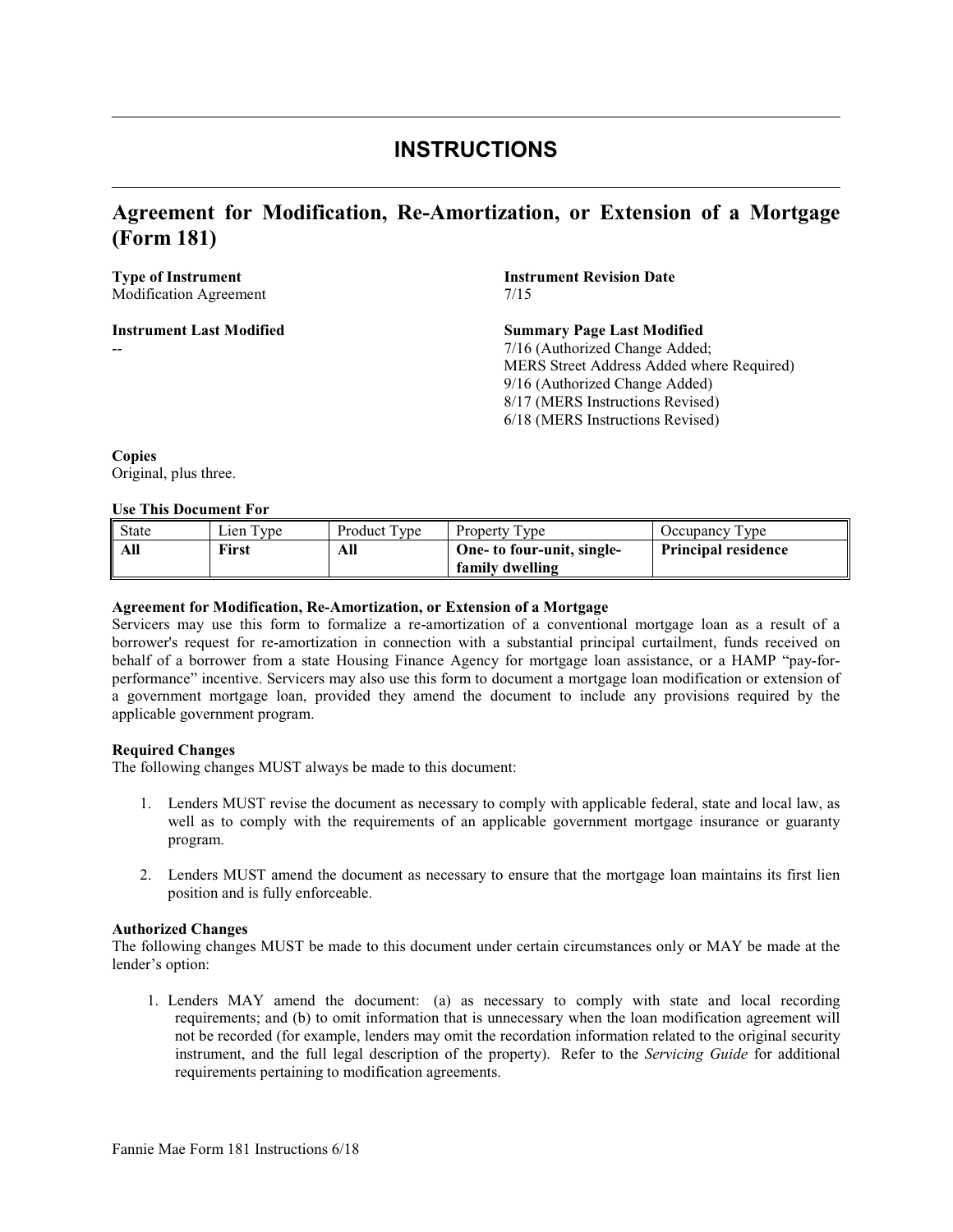- 2. Lenders MUST amend the document as follows if the mortgage loan modification provides for a reamortization involving a mortgage loan with **principal deferral and no step-rate feature**:
	- (a) Add the following sentence to the end of the existing paragraph 1:

*The unpaid principal balance of the Mortgage includes U.S. \$\_\_\_\_\_\_\_\_\_\_of deferred principal ("Deferred Principal Balance") for which Borrower does not pay interest or make monthly payments, and U.S. \$\_\_\_\_\_\_\_\_\_ of interest-bearing principal ("Interest Bearing Principal Balance") for which Borrower is making monthly payments on such amount in accordance with the Mortgage.* 

- (b) Delete the existing paragraph 3 and replace it with the following paragraph 3:
	- *3. The amounts provided by Borrower as described in paragraph 2 will be applied to reduce and reamortize the Interest Bearing Principal Balance, which after such application is U.S. \$\_\_\_\_\_\_\_\_\_\_\_\_\_\_\_\_ ("New Interest Bearing Principal Balance"). Borrower promises to pay Lender the New Interest Bearing Principal Balance plus interest thereon at the yearly rate of \_\_\_\_\_\_ % from \_\_\_\_\_\_\_\_\_\_\_\_, \_\_\_\_\_\_\_. The interest rate Borrower will pay may change in accordance with the terms of the Mortgage. The amount of the Borrower's monthly payment of principal and interest on the New Interest Bearing Principal Balance is U.S. \$\_\_\_\_\_\_\_\_\_\_\_\_\_\_\_\_\_\_\_\_\_\_\_, which amount shall be paid to Lender beginning on the \_\_\_\_ day of \_\_\_\_\_, \_\_\_\_\_\_. The amount of Borrower's monthly payment may change in accordance with the terms of the Mortgage. Borrower will continue to make monthly payments on the same day of each succeeding month until principal and interest are paid in full. If on \_\_\_\_\_\_\_\_\_\_\_\_\_\_\_\_\_\_\_\_\_\_\_\_ ("Maturity Date"), Borrower still owes amounts under the Mortgage as amended by this Agreement, including the Deferred Principal Balance, Borrower will pay these amounts in full on the Maturity Date.*
- 3. Lenders MUST delete the existing paragraph 3 and replace it with the following paragraph 3 if the mortgage loan modification provides for a re-amortization involving a **step-rate mortgage loan with no principal deferral**:
	- *3. After application of the amounts provided by Borrower as described in paragraph 2, Borrower requests Lender to reduce and re-amortize the unpaid principal balance, which amount is U.S. \$\_\_\_\_\_\_\_\_\_ ("Unpaid Principal Balance"). Borrower promises to pay the Unpaid Principal Balance, plus interest, to the order of Lender, in accordance with the following payment schedule:*

| <b>Interest</b><br>Rate | <b>Interest</b><br>Rate<br>Change<br>Date | Monthly<br>Principal and<br><b>Interest</b><br>Payment<br>Amount | Monthly<br><b>Escrow</b><br>Payment<br><b>Amount</b> | <b>Total</b><br><b>Monthly</b><br>Payment | <b>New</b><br>Payment<br><b>Begins On</b> | Number of<br>Monthly<br><b>Payments</b> |
|-------------------------|-------------------------------------------|------------------------------------------------------------------|------------------------------------------------------|-------------------------------------------|-------------------------------------------|-----------------------------------------|
| $[0.00\%]$              | 00/00/0000                                | \$0000.00                                                        | \$000.00, may<br>adjust<br>periodically              | \$000.00, may<br>adjust<br>periodically   | 00/00/0000                                | [Insert months]<br>remaining at<br>rate |
| $[0.00\%]$              | 00/00/0000                                | \$0000.00                                                        | May adjust<br>periodically                           | May adjust<br>periodically                | 00/00/0000                                | $[12]$                                  |
| $[0.00\%]$              | 00/00/0000                                | \$0000.00                                                        | May adjust<br>periodically                           | May adjust<br>periodically                | 00/00/0000                                | $[12]$                                  |
| $[0.00\%]$              | 00/00/0000                                | \$0000.00                                                        | May adjust<br>periodically                           | May adjust<br>periodically                | 00/00/0000                                | [Insert]<br>remaining<br>months]        |

*If on \_\_\_\_\_\_\_\_\_\_\_\_\_\_\_\_\_\_\_\_\_\_\_\_ ("Maturity Date"), Borrower still owes amounts under the Mortgage as amended by this Agreement, Borrower will pay these amounts in full on the Maturity Date.*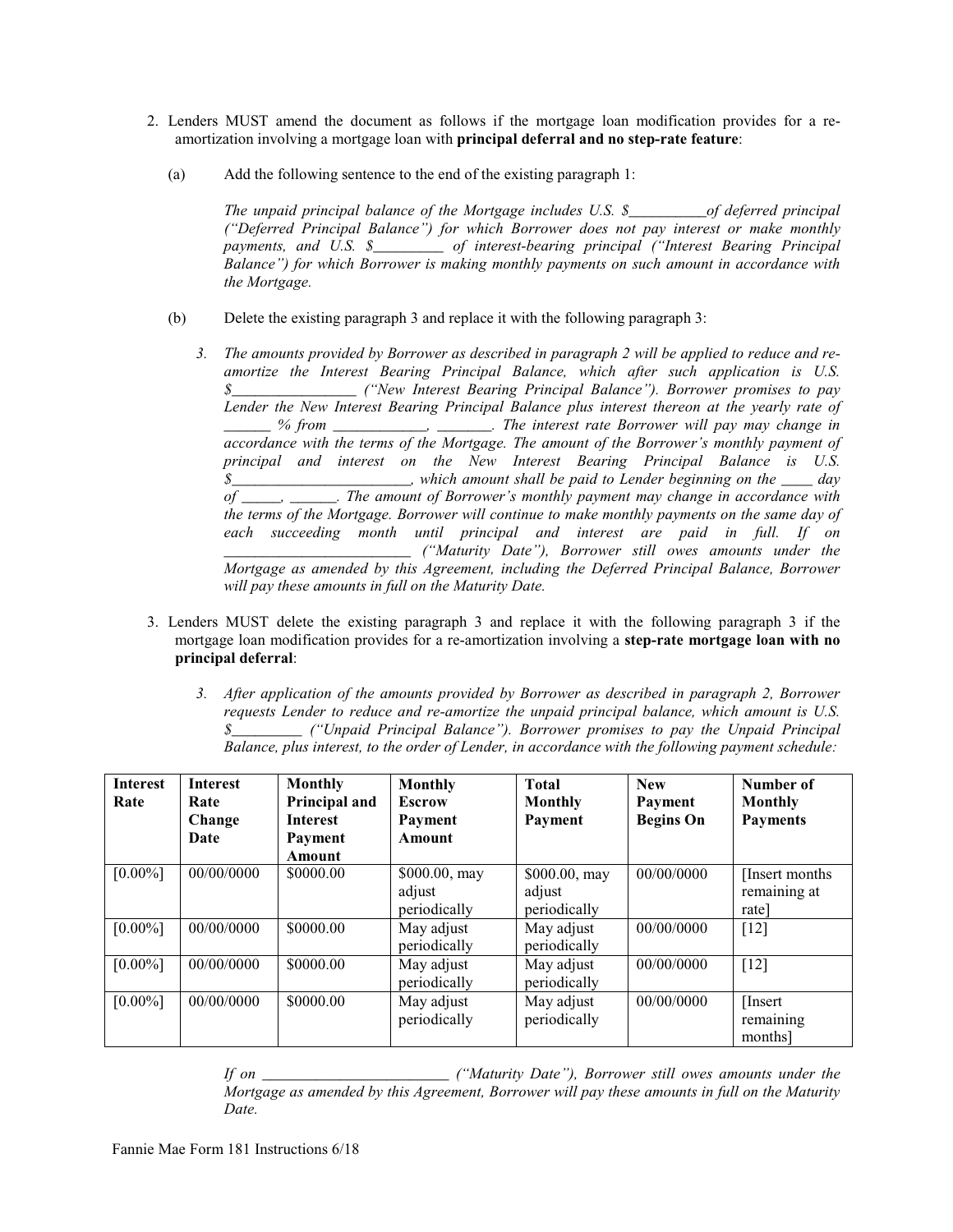- 4. Lenders MUST amend the document as follows if the mortgage loan modification provides for a reamortization involving a **step-rate mortgage loan with principal deferral**:
	- (a) Add the following sentence to the end of the existing paragraph 1:

*The unpaid principal balance of the Mortgage includes U.S. \$\_\_\_\_\_\_\_\_\_\_of deferred principal ("Deferred Principal Balance") for which Borrower does not pay interest or make monthly payments, and U.S. \$\_\_\_\_\_\_\_\_\_ of interest-bearing principal ("Interest Bearing Principal Balance") for which Borrower is making monthly payments on such amount in accordance with the Mortgage.* 

- (b) Delete the existing paragraph 3 and replace it with the following paragraph 3:
	- *3. The amounts provided by Borrower as described in paragraph 2 will be applied to reduce and reamortize the Interest Bearing Principal Balance, which after such application is U.S. \$\_\_\_\_\_\_\_\_\_\_\_\_\_\_\_\_ ("New Interest Bearing Principal Balance"). Borrower promises to pay Lender the New Interest Bearing Principal Balance, plus interest, in accordance with the following payment schedule:*

| <b>Interest</b><br>Rate | <b>Interest</b><br>Rate<br>Change<br>Date | Monthly<br>Principal and<br><b>Interest</b><br>Payment<br>Amount | <b>Monthly</b><br><b>Escrow</b><br>Payment<br>Amount | <b>Total</b><br>Monthly<br>Payment       | <b>New</b><br>Payment<br><b>Begins On</b> | Number of<br><b>Monthly</b><br><b>Payments</b> |
|-------------------------|-------------------------------------------|------------------------------------------------------------------|------------------------------------------------------|------------------------------------------|-------------------------------------------|------------------------------------------------|
| $[0.00\%]$              | 00/00/0000                                | \$0000.00                                                        | \$000.00, may<br>adjust<br>periodically              | $$000.00,$ may<br>adjust<br>periodically | 00/00/0000                                | [Insert months]<br>remaining at<br>rate]       |
| $[0.00\%]$              | 00/00/0000                                | \$0000.00                                                        | May adjust<br>periodically                           | May adjust<br>periodically               | 00/00/0000                                | $[12]$                                         |
| $[0.00\%]$              | 00/00/0000                                | \$0000.00                                                        | May adjust<br>periodically                           | May adjust<br>periodically               | 00/00/0000                                | $\lceil 12 \rceil$                             |
| $[0.00\%]$              | 00/00/0000                                | \$0000.00                                                        | May adjust<br>periodically                           | May adjust<br>periodically               | 00/00/0000                                | [Insert]<br>remaining<br>months                |

*If on \_\_\_\_\_\_\_\_\_\_\_\_\_\_\_\_\_\_\_\_\_\_\_\_ ("Maturity Date"), Borrower still owes amounts under the Mortgage as amended by this Agreement, including the Deferred Principal Balance, Borrower will pay these amounts in full on the Maturity Date.*

- 5. Lenders MUST amend the document as follows if MERS either was named in the security instrument as the nominee for the lender or was a subsequent assignee of the mortgage **[Note: See the instructions below for security property located in Montana, Oregon or Washington]:**
	- a. Amend the first part of the first sentence of the first paragraph by substituting the following language:

*This Agreement for Modification, Reamortization, or Extension of a Mortgage ("Agreement"), made this \_\_\_\_ day of \_\_\_\_\_\_\_\_\_\_\_\_\_\_\_\_\_,\_\_\_\_, between \_\_\_\_\_\_\_\_\_\_\_\_\_\_\_\_\_\_\_\_\_\_\_\_("Borrower"), \_\_\_\_\_\_\_\_\_\_\_\_\_\_\_\_\_\_\_\_\_\_\_\_\_\_\_\_ ("Lender"), and Mortgage Electronic Registration Systems, Inc.("MERS") [("Mortgagee")] [("Beneficiary")], amends and supplements…*

b. Insert the following as a new paragraph  $6(e)$ :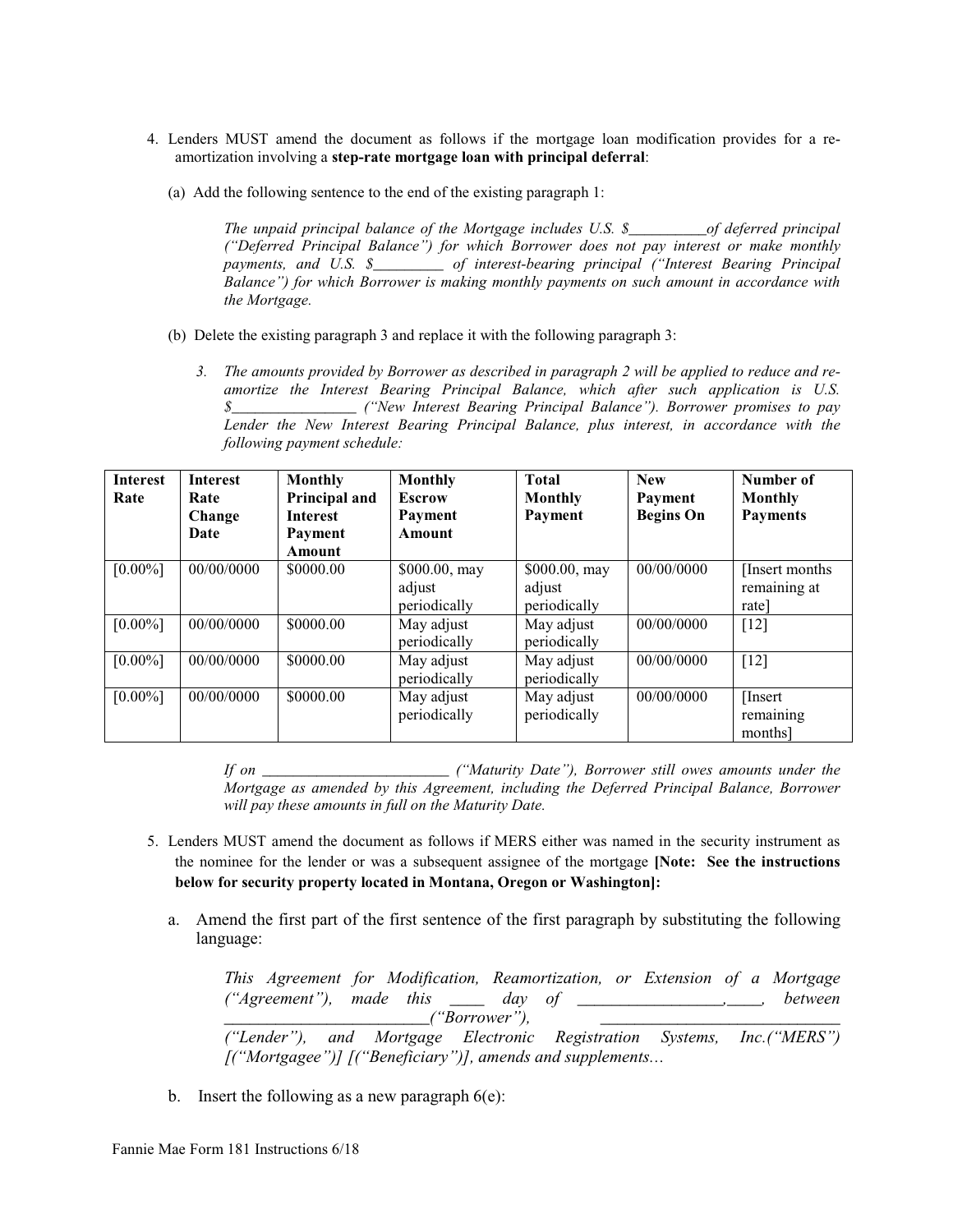*"MERS" is Mortgage Electronic Registration Systems, Inc. MERS is a separate corporation that*  is acting solely as nominee for Lender and Lender's successors and assigns. **MERS is the** *[Mortgagee] [Beneficiary] of record under the Security Instrument and this Agreement. MERS is organized and existing under the laws of Delaware, and has an address and telephone number of P.O. Box 2026, Flint, MI 48501-2026, tel. (888) 679-MERS.*

**In Indiana, Mississippi, New York and Pennsylvania, use the following sentence in the above paragraph, which includes a street address for MERS:** *MERS is organized and existing under the laws of Delaware, and has an address of P.O. Box 2026, Flint, MI 48501-2026, and a street address of 1901 Voorhees Street, Suite C, Danville, IL 61834. The MERS telephone number is (888) 679-MERS.*

c. Add the following MERS signature line at the end of the document, above the acknowledgment line:

*Mortgage Electronic Registration Systems, Inc., as nominee for Lender, its successors and assigns*

*\_\_\_\_\_\_\_\_\_\_\_\_\_\_\_\_\_\_\_\_\_\_\_\_\_\_\_\_\_\_\_\_\_\_\_\_\_\_*

- d. Adjust paragraph numbering as necessary.
- 6. Lenders MUST amend the document as follows if MERS was named in the security instrument as the nominee for the lender **and** the security property is located in the state of Montana, Oregon, or Washington, **and** the loan was originated **with** MERS Rider Form 3158:
	- a. Amend the first paragraph of the agreement as follows:

*This Agreement for Modification, Reamortization or Extension of a Mortgage ("Agreement"), made this \_\_\_\_ day of \_\_\_\_\_\_\_\_\_\_\_\_\_\_\_\_\_,\_\_\_\_, between \_\_\_\_\_\_\_\_\_\_\_\_\_\_\_\_\_\_\_\_\_\_\_\_("Borrower"), \_\_\_\_\_\_\_\_\_\_\_\_\_\_\_\_\_\_\_\_\_\_\_\_\_\_\_\_ ("Lender"), and Mortgage Electronic Registration Systems, Inc.("MERS"), as Nominee for Lender, amends and supplements…*

- b. Insert the following as a new paragraph  $6(e)$ :
	- *(e) "MERS" is Mortgage Electronic Registration Systems, Inc. MERS is a separate corporation that is the Nominee for Lender and Lender's successors and assigns and is acting solely for Lender. MERS is organized and existing under the laws of Delaware, and has an address and telephone number of P.O. Box 2026, Flint, MI 48501-2026, tel. (888) 679-MERS.*
- c. Add the following MERS signature line at the end of the document, above the acknowledgment line:

 *Mortgage Electronic Registration Systems, Inc., as nominee for Lender, its successors and assigns \_\_\_\_\_\_\_\_\_\_\_\_\_\_\_\_\_\_\_\_\_\_\_\_\_\_\_\_\_\_\_\_\_\_\_\_\_\_\_\_\_*

- d. Adjust paragraph numbering as necessary.
- 7. Lenders MUST amend the document as follows if MERS either was named in the security instrument as the nominee for the lender or was a subsequent assignee of the mortgage **and** the security property is located in the state of Montana, Oregon, or Washington, **and** the loan was originated **without** MERS Rider Form 3158:
	- a. Amend the first paragraph of the agreement as follows:

|               |        | This Agreement for Modification, Reamortization, or Extension of a Mortgage ("Agreement"), |
|---------------|--------|--------------------------------------------------------------------------------------------|
| made this     | dav ot | between                                                                                    |
| ("Borrower"). |        | ("Lender"), and Mortgage Electronic Registration                                           |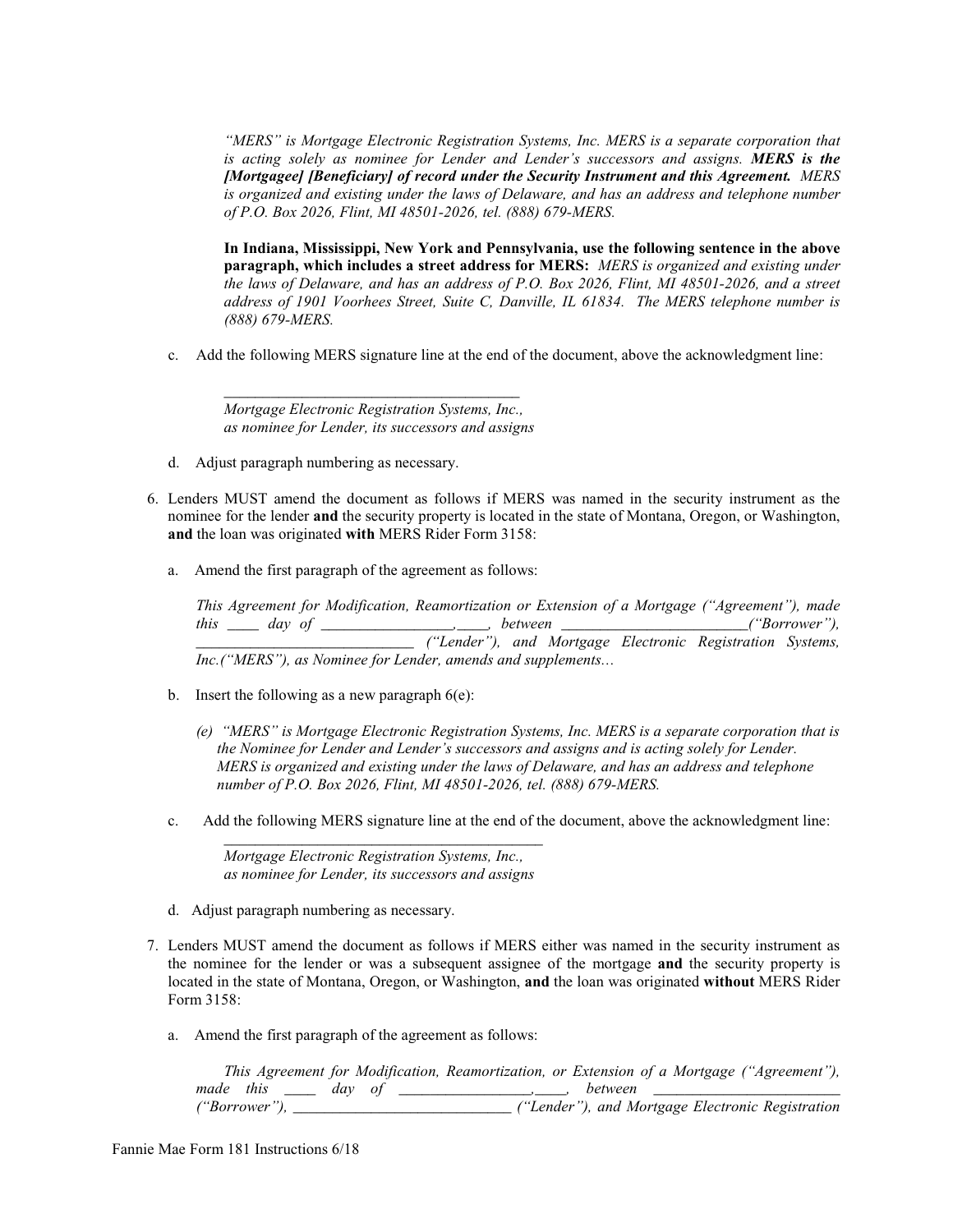*Systems, Inc.("MERS"), as Nominee for Lender, amends and supplements…*

- b. Insert the following as a new paragraph 7:
	- *7. Borrower further understands and agrees that:*
		- *(a) "MERS" is Mortgage Electronic Registration Systems, Inc. MERS is a separate corporation that is the Nominee for Lender and Lender's successors and assigns and is acting solely for Lender. MERS is organized and existing under the laws of Delaware, and has an address and telephone number of P.O. Box 2026, Flint, MI 48501-2026, tel. (888) 679-MERS. MERS is appointed as the Nominee for Lender to exercise the rights, duties and obligations of Lender as Lender may from time to time direct, including but not limited to appointing a successor trustee, assigning, or releasing, in whole or in part the Security Instrument, foreclosing or directing Trustee to institute foreclosure of the Security Instrument, or taking such other actions as Lender may deem necessary or appropriate under the Security Instrument. The term "MERS" includes any successors and assigns of MERS. This appointment will inure to and bind MERS, its successors and assigns, as well as Lender, until MERS' Nominee interest is terminated.*
		- *(b) "Nominee" means one designated to act for another as its representative for a limited purpose.*
		- *(c) Lender, as the beneficiary under the Security Instrument, designates MERS as the Nominee for Lender. Any notice required by Applicable Law or this Security Instrument to be served on Lender must be served on MERS as the designated Nominee for Lender. Borrower understands and agrees that MERS, as the designated Nominee for Lender, has the right to exercise any or all interests granted by Borrower to Lender, including, but not limited to, the right to foreclose and sell the Property; and to take any action required of Lender including, but not limited to, assigning and releasing the Security Instrument, and substituting a successor trustee.*
		- *(d) Notices. Borrower acknowledges that any notice Borrower provides to Lender must also be provided to MERS as Nominee for Lender until MERS' Nominee interest is terminated. Any notice provided by Borrower in connection with the Security Instrument will not be deemed to have been given to MERS until actually received by MERS.*
		- *(e) Substitute Trustee. In accordance with Applicable Law, Lender or MERS may from time to time appoint a successor trustee to any Trustee appointed under the Security Instrument* who has ceased to act. Without conveyance of the Property, the successor trustee will *succeed to all the title, power and duties conferred upon Trustee in the Security Instrument and by Applicable Law.*
- c. Insert the following as a new Paragraph 8:
	- *8. Lender acknowledges that until it directs MERS to assign MERS's Nominee interest in the Security Instrument, MERS remains the Nominee for Lender, with the authority to exercise the rights of Lender.*
- d. Add the following MERS signature line at the end of the document, above the acknowledgment line:

*\_\_\_\_\_\_\_\_\_\_\_\_\_\_\_\_\_\_\_\_\_\_\_\_\_\_\_\_\_\_\_\_\_\_\_\_\_\_\_\_\_\_\_*

e. Adjust paragraph numbering as necessary.

*Mortgage Electronic Registration Systems, Inc., as nominee for Lender, its successors and assigns*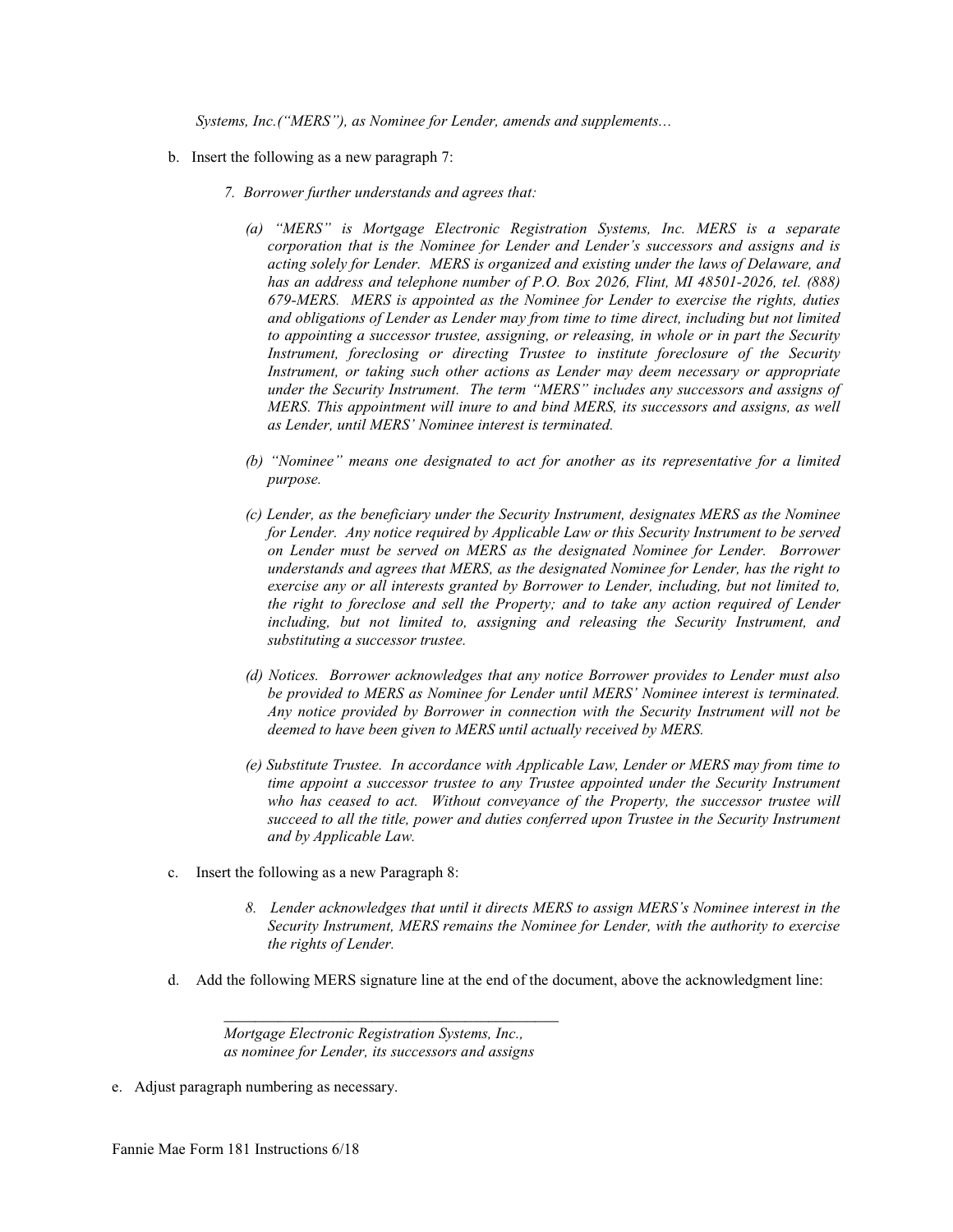8. Lenders MAY remove the borrower's signature block and acknowledgments if they determine that the borrower is not required to execute this agreement under applicable law.

## **Other Pertinent Information**

- 1. Servicers must complete Form 181 and send the original directly to their document custodian.
- 2. When a P&I payment is re-amortized as a result of a principal curtailment, servicers must report the new P&I payment prior to the effective date of the change using the LAR Transaction 83 in SURF.
- 3. The new P&I payment and effective date fields are the only fields entered for the LAR 83. The effective date of the change must be greater than the loan's current LPI date.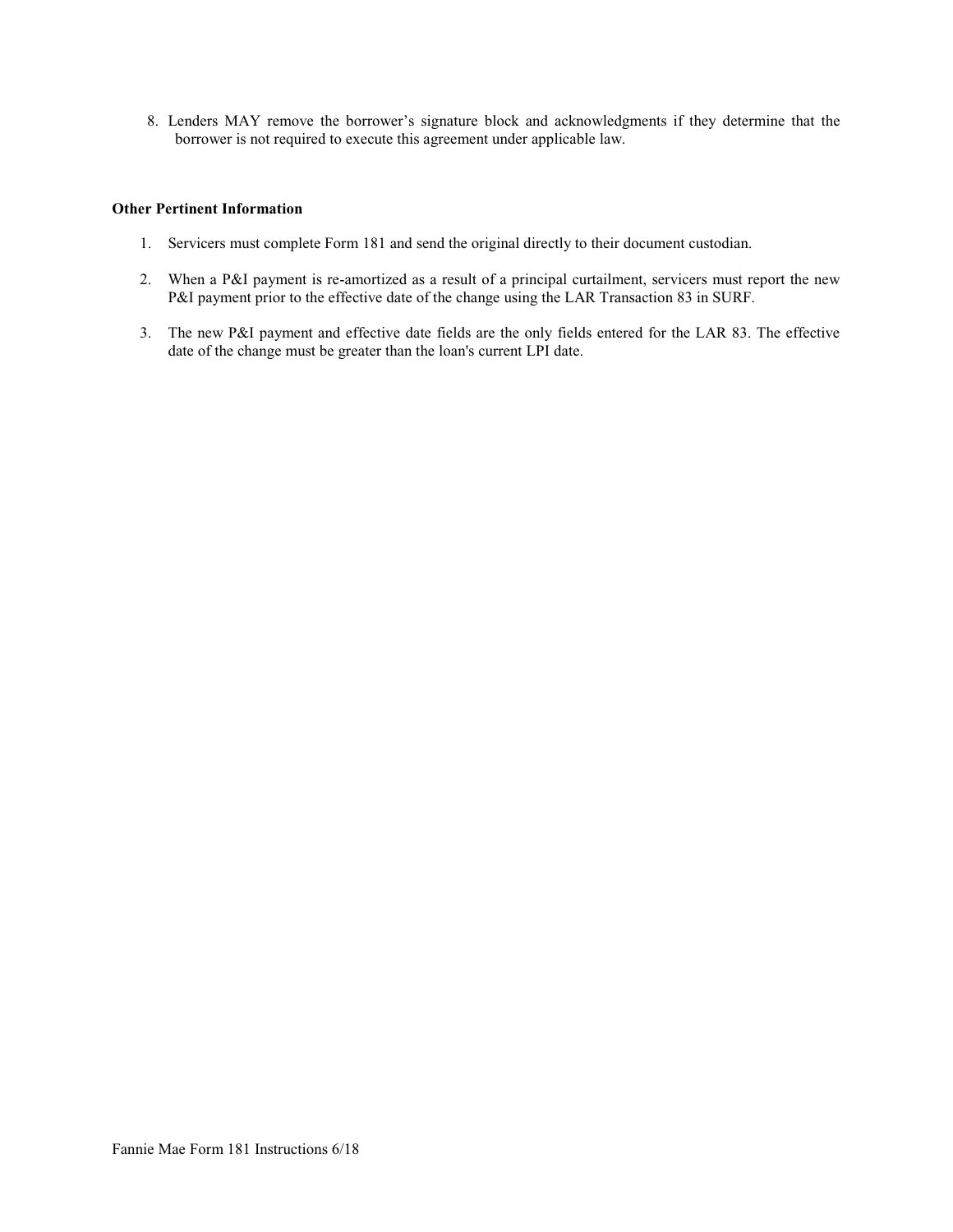| [Space Above This Line For Recording Data] |  |
|--------------------------------------------|--|
|--------------------------------------------|--|

# **AGREEMENT FOR MODIFICATION, RE-AMORTIZATION, OR EXTENSION OF A MORTGAGE**

|                                                                                                                     | This Agreement for Modification, Reamortization, or Extension of a Mortgage ("Agreement"), made this |
|---------------------------------------------------------------------------------------------------------------------|------------------------------------------------------------------------------------------------------|
|                                                                                                                     | ("Borrower") and                                                                                     |
|                                                                                                                     | ("Lender"), amends and supplements (1) the Mortgage, Deed of Trust,                                  |
| or Security Deed ("Security Instrument") dated _____                                                                | and recorded in                                                                                      |
|                                                                                                                     | Records                                                                                              |
|                                                                                                                     | (Name of Records)                                                                                    |
| $\sigma$                                                                                                            | ., (2) the Note, bearing the same date as, and secured by,                                           |
| (County and State, or other Jurisdiction)                                                                           |                                                                                                      |
| the Security Instrument, and (3) prior extensions or modifications of the Note and Security Instrument, if any. The |                                                                                                      |

Note and Security Instrument, together with any prior extensions or modifications thereof, are referred to in this Agreement as the "Mortgage," and the Mortgage covers the real and personal property described in the Security Instrument and defined therein as the "Property", located at

(Property Address)

 $\blacksquare$ 

the real property described being set forth as follows:

 $\overline{\phantom{a}}$ 

\_\_\_\_\_\_\_\_\_\_\_\_\_\_\_\_\_\_\_\_\_\_\_\_\_\_

In consideration of the mutual promises and agreements exchanged, the parties hereto agree as follows (notwithstanding anything to the contrary contained in the Mortgage):

1. Under the terms of the Mortgage, there remains unpaid as of the first day of the month in which this Agreement is made, the sum of U.S. \$\_\_\_\_\_\_\_\_\_\_\_\_\_\_\_\_\_\_\_ of principal, \$\_\_\_\_\_\_\_\_\_\_\_\_\_\_\_\_\_\_\_\_\_\_\_ of interest thereon, \$\_\_\_\_\_\_\_\_\_\_\_\_\_\_\_\_\_\_\_\_ of advances made by the Lender thereunder, and U.S. \$ which amount the Borrower is indebted to the Lender under the Mortgage.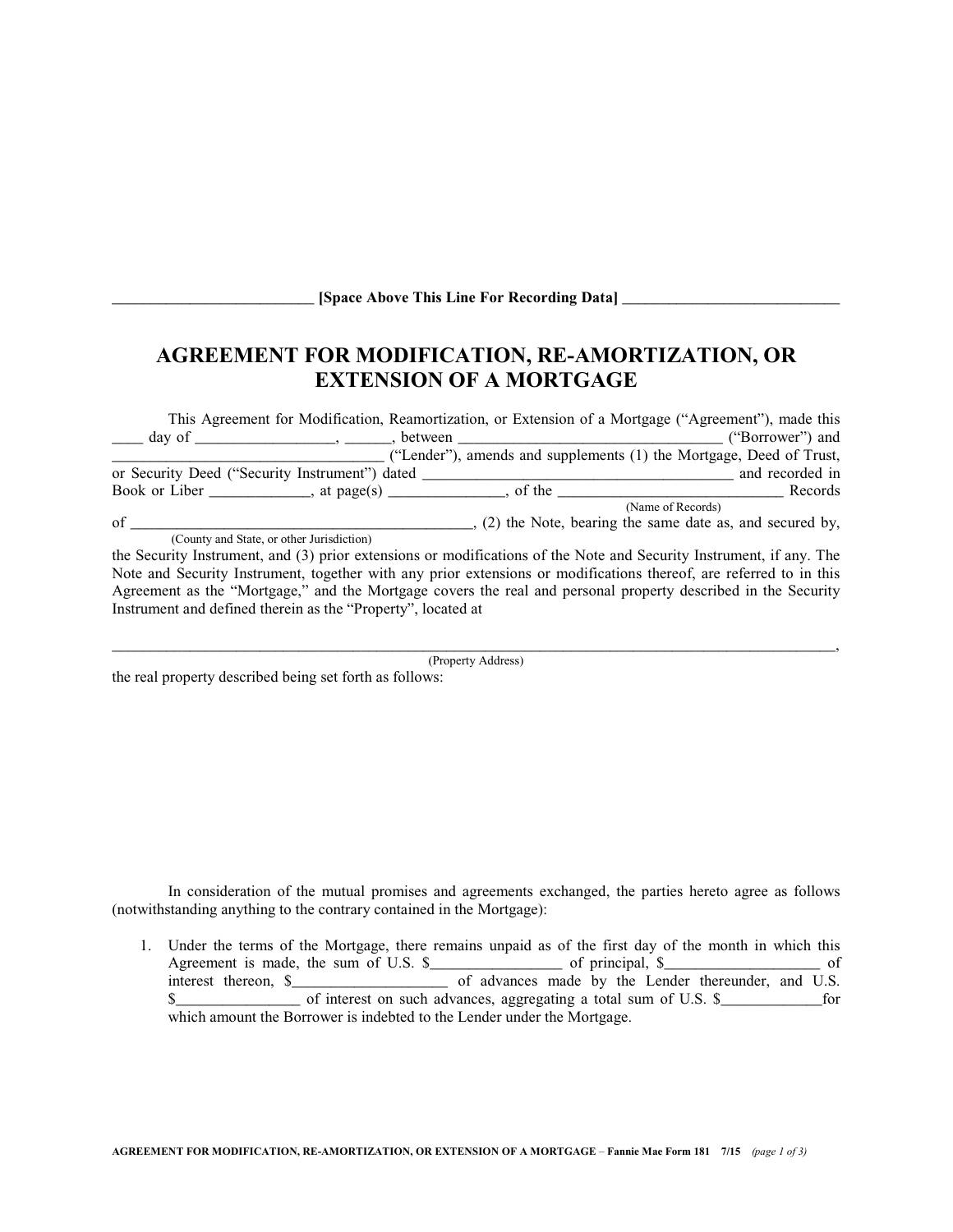- 2. Lender has accepted or will hereby accept from the Borrower the sum of U.S. \$\_\_\_\_\_\_\_\_\_\_\_, which is to be applied to the unpaid principal balance (including advances, if any), and the sum of U.S. \$\_\_\_\_\_\_\_\_\_\_\_\_\_, which is to be applied to the delinquent interest due on the principal balance (including advances, if any), each of which amounts shall be applied as of the date of this Agreement.
- 3. After application of the amounts provided by Borrower as described in paragraph 2, Borrower promises to pay to Lender U.S. \$\_\_\_\_\_\_\_\_\_\_\_\_\_\_\_\_ ("Unpaid Principal Balance") plus interest on the Unpaid Principal Balance at the yearly rate of \_\_\_\_\_\_% from \_\_\_\_\_\_\_\_\_\_\_, \_\_\_\_\_\_\_. The interest rate Borrower will pay may change in accordance with the terms of the Mortgage. The amount of the Borrower's monthly payment of principal and interest is U.S. \$\_\_\_\_\_\_\_\_\_\_\_\_\_\_\_\_\_\_\_\_\_, which amount shall be paid to Lender beginning on the \_\_ day of \_\_\_\_\_\_\_, \_\_\_\_\_. The amount of Borrower's monthly payment may change in accordance with the terms of the Mortgage. Borrower will continue to make monthly payments on the same day of each succeeding month until principal and interest are paid in full. If on \_\_\_\_\_\_\_\_\_\_\_\_\_\_\_\_\_\_\_\_\_\_\_\_ ("Maturity Date"), Borrower still owes amounts under the Mortgage as amended by this Agreement, Borrower will pay these amounts in full on the Maturity Date.
- 4. If all or any part of the Property or any interest in the Property is sold or transferred (or if Borrower is not a natural person and a beneficial interest in Borrower is sold or transferred) without Lender's prior written consent, Lender may require immediate payment in full of all sums secured by the Mortgage.

If Lender exercises this option, Lender shall give Borrower notice of acceleration. The notice shall provide a period of not less than 30 days from the date the notice is delivered or mailed within which Borrower must pay all sums secured by the Mortgage. If Borrower fails to pay these sums prior to the expiration of this period, Lender may invoke any remedies permitted by the Mortgage without further notice or demand on Borrower.

- 5. Borrower also will comply with all other covenants, agreements, and requirements of the Mortgage, including without limitation, Borrower's covenants and agreements to make all payments of taxes, insurance premiums, assessments, escrow items, impounds, and all other payments that Borrower is obligated to make under the Mortgage.
- 6. Borrower understands and agrees that:
	- (a) All the rights and remedies, stipulations, and conditions contained in the Mortgage relating to default in the making of payments under the Mortgage shall also apply to default in the making of the modified payments hereunder.
	- (b) All covenants, agreements, stipulations, and conditions in the Mortgage, shall be and remain in full force and effect, except as herein modified, and none of the Borrower's obligations or liabilities under the Mortgage shall be diminished or released by any provisions hereof, nor shall this Agreement in any way impair, diminish, or affect any of Lender's rights under or remedies on the Mortgage, whether such rights or remedies arise thereunder or by operation of law. Also, all rights of recourse to which Lender is presently entitled against any property or any other persons in any way obligated for, or liable on, the Mortgage are expressly reserved by Lender.
	- (c) Nothing in this Agreement shall be understood or construed to be a satisfaction or release in whole or in part of the Mortgage.